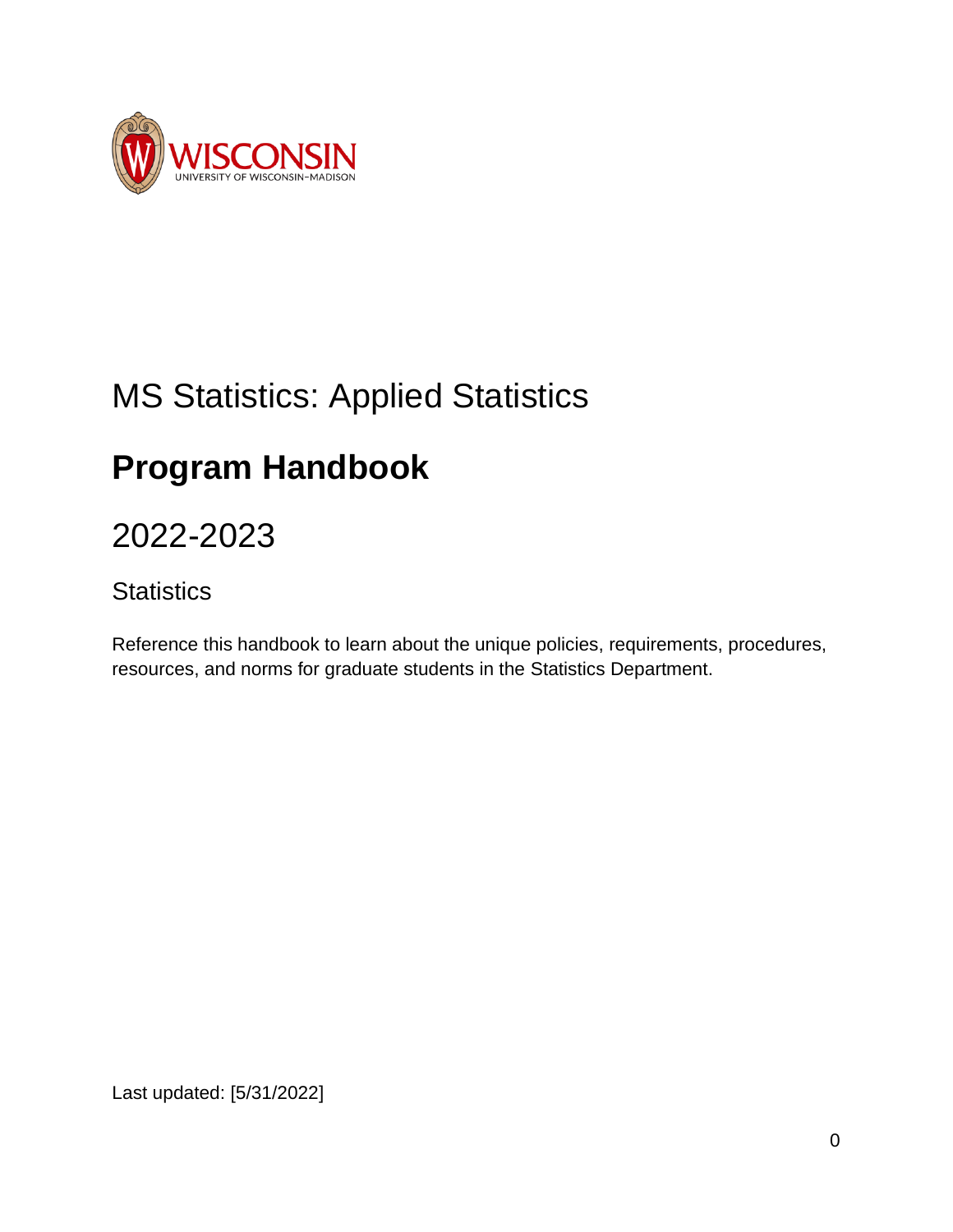#### **TABLE OF CONTENTS**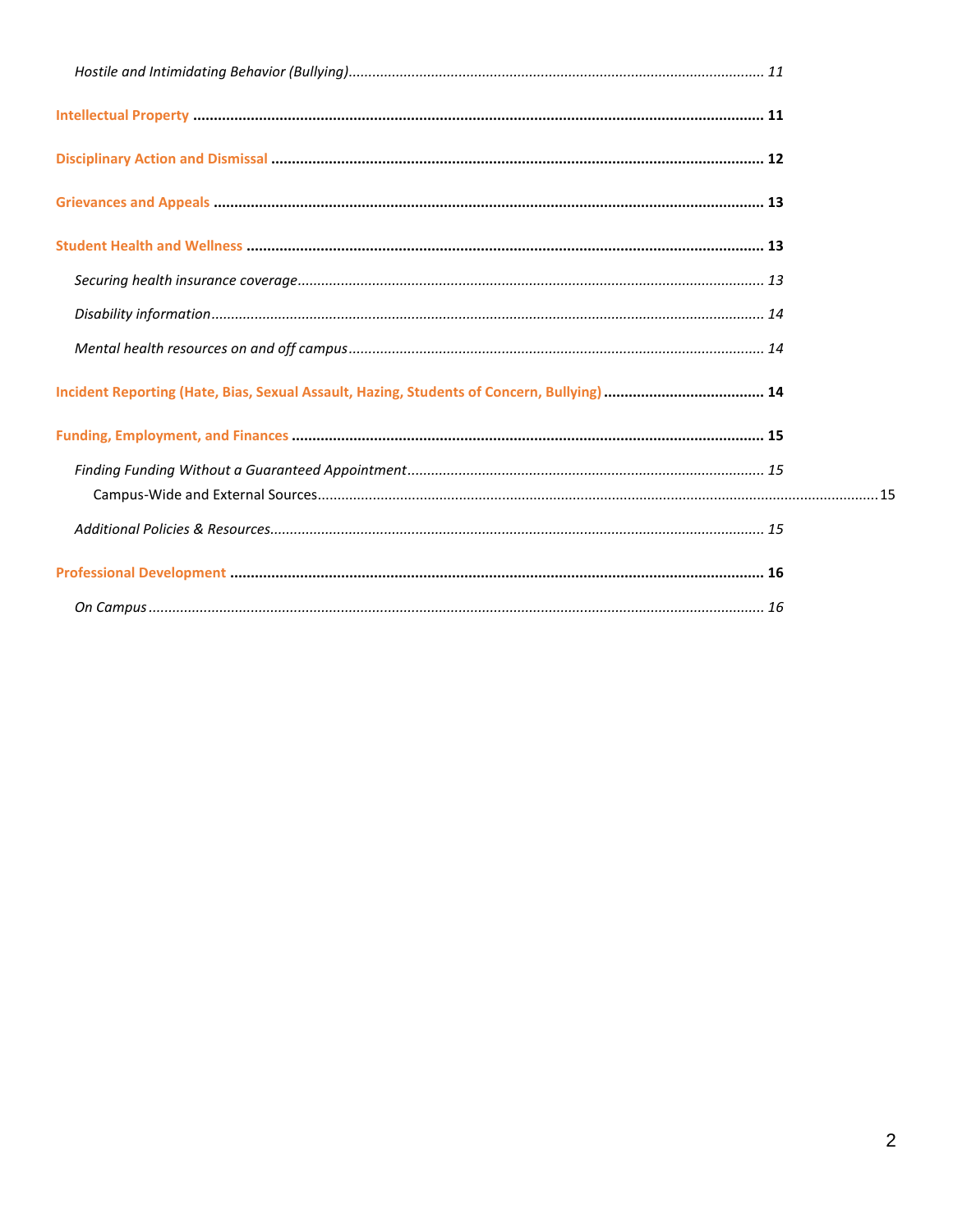# **Navigating Policy and Resources at UW-Madison**

This handbook is one of many sources to consult as you become familiar with the policies, procedures, requirements, resources, and norms of graduate education at UW-Madison:



Procedures" that defines key components of graduate education on our campus.

Database of universitywide policies. prospective and current students, as well as faculty & staff, at:

grad.wisc.edu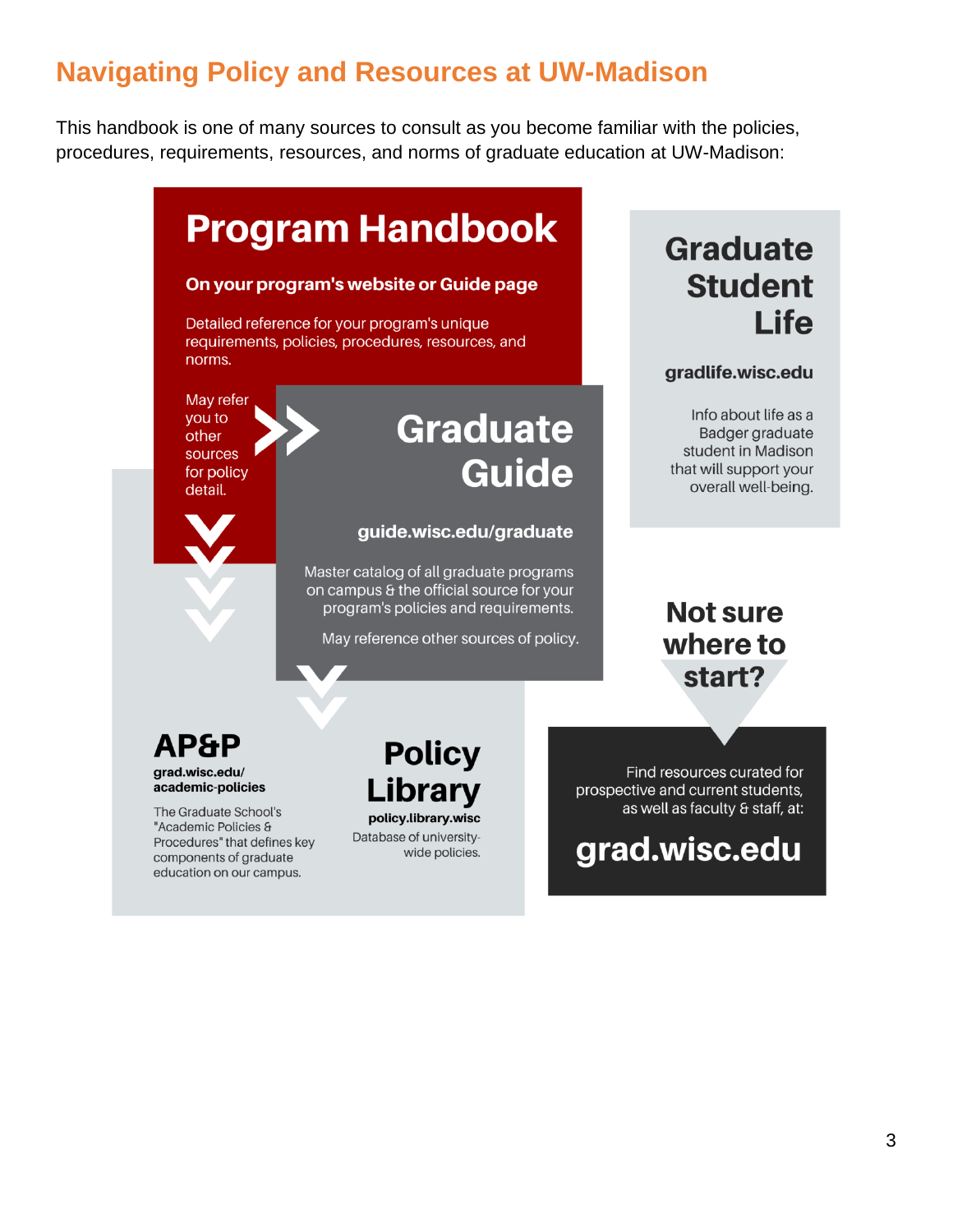# **How to Use This Handbook**

The Department of Statistics is committed to the training and education of its graduate students. To facilitate this practice, we have created this document to help guide students through their education in the MS Statistics: Applied Statistics (MSAS) program. The MSAS program is a named option in the [MS Statistics program.](https://guide.wisc.edu/graduate/statistics/statistics-ms/) The Statistics department recognizes that many students wish to have significant training within statistics, but apply their knowledge paired with a domain field in which they will utilize their statistical knowledge. This option within the MS Statistics provides the opportunity to do this. It is expected that many students will wish to pursue this program as a [double, dual, or joint](https://grad.wisc.edu/academic-policies/)  [MS degree](https://grad.wisc.edu/academic-policies/) or also pursue a PhD in their domain field.

The Graduate School at UW-Madison oversees all graduate programs and provides policies that apply to all graduate students (https://grad.wisc.edu/academic-policies/). Additionally, departments must create and oversee the specific curriculum and provide additional policies for students in their program. This document is designed to provide information and links to relevant Graduate School policies and outline departmental and program specific rules and policies. Degrees and course requirements may change over time. However, students must meet the degree and course requirements in effect when they entered the program. In addition, administrative procedures and processes can change over time. Students are required to follow the procedures and processes listed in the current handbook. The information in this handbook is supplemental to the MS Statistics: Applied Statistics Guide [\(https://guide.wisc.edu/graduate/statistics/statistics-ms/statistics-applied](https://guide.wisc.edu/graduate/statistics/statistics-ms/statistics-applied-statistics-ms/)[statistics-ms/\)](https://guide.wisc.edu/graduate/statistics/statistics-ms/statistics-applied-statistics-ms/) which serves as the official repository of program rules, requirements, and policies. Students who have questions or concerns should contact the MSAS Program Chair, Brian Yandell (brian.yandell@wisc.edu) and the MSDS Program Coordinator John Schuppel.

# **Department & Program Overview**

Please view the Graduate Guide for an overview of the MSAS department and program learning outcomes:<https://guide.wisc.edu/graduate/statistics/statistics-ms/statistics-applied-statistics-ms/>

# **Diversity, Equity, and Inclusion**

The Department of Statistics strives to create a sense of belonging among all students, faculty, and staff. We foster an inclusive environment by treating other members of the department with esteem and respect. We honor diversity in our department and promote this sense of belonging by working together considerately towards our common goals of teaching, community engagement, and scientific innovation. We are dedicated to serving the UW 6 Madison statement on diversity and are committed to creating an environment where all feel respected and included. Students who need to report an incident, please view the Graduate Guide Grievances and Appeals policies, or contact John.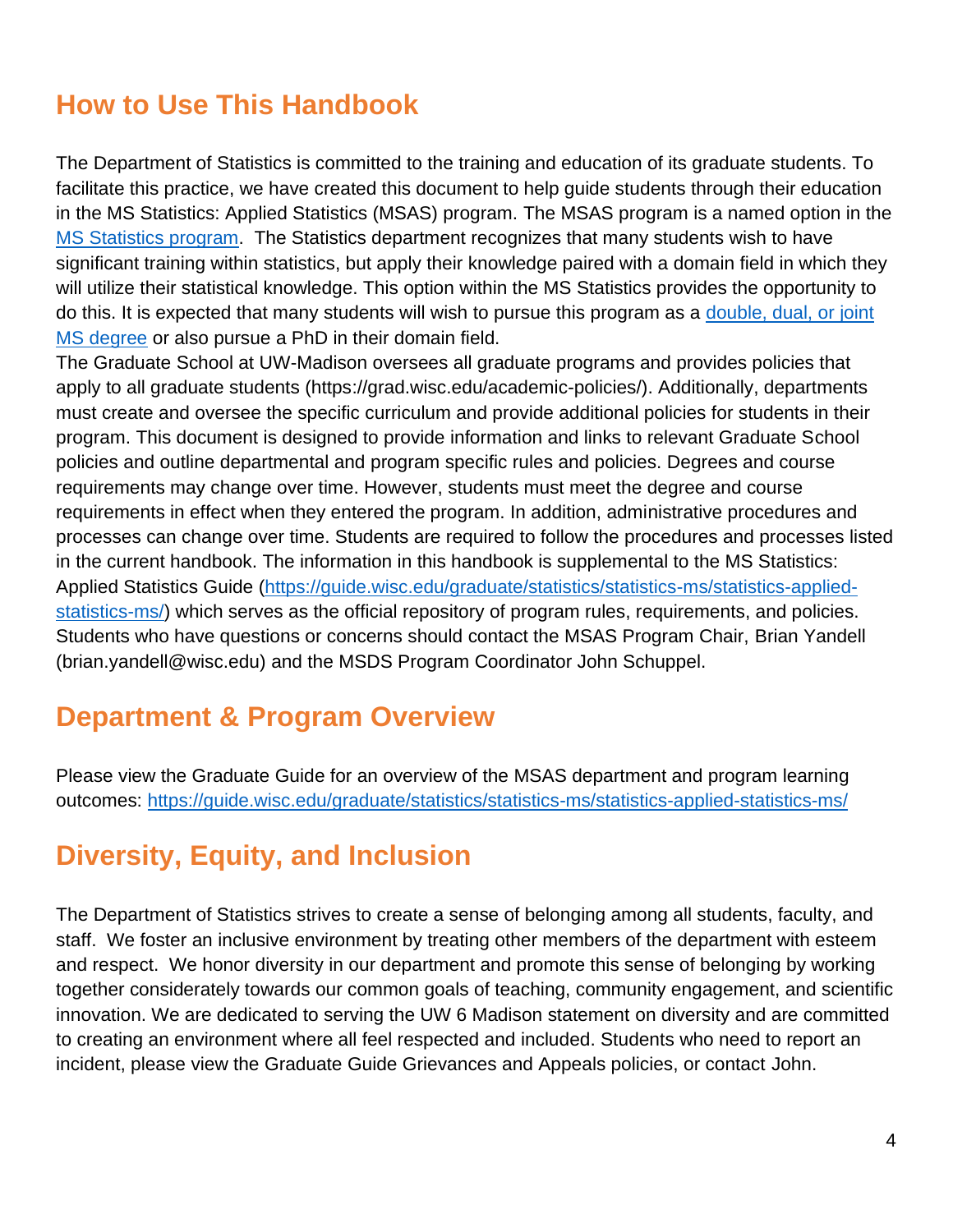# **Who to Contact for Questions**

**Graduate Program Coordinator** John Schuppel, Graduate Program Coordinator

#### **Director of Graduate Studies**

Bret Larget, Director of Graduate Studies

**Faculty Advisors** Cecile Ane, Professor Brian Yandell, Professor Jun Zhu, Professor

The name and contact information of your faculty advisor can be found on your Student Center on MyUW [\(my.wisc.edu\)](http://my.wisc.edu/) under "Academic Progress" and then "Advisors."

# **MSAS Degree Requirements**

GUIDE INFORMATION: The Guide, which serves as the official catalog for all academic programs at UW-Madison is the official repository of program requirements. All students must follow the requirements published in the Guide for the catalog year in which they entered the program. Here is a link to the current catalog for the MS Statistics: Applied Statistics Guide [\(Statistics: Applied Statistics,](https://guide.wisc.edu/graduate/statistics/statistics-ms/statistics-applied-statistics-ms/#requirementstext)  [M.S. < University of Wisconsin-Madison\)](https://guide.wisc.edu/graduate/statistics/statistics-ms/statistics-applied-statistics-ms/#requirementstext)

### **Required Prerequisite Coursework**

Applicants to the MS Statistics, Applied Statistics Program should have completed the following courses equivalent to the UW-Madison courses listed below.

Undergraduate Calculus (completed all three courses listed below)

- MATH 221: Calculus & Analytic Geometry 1
- MATH 222: Calculus & Analytic Geometry 2
- MATH 234: Calculus-Functions of Several Variables

Statistics (completed one of four options below)

- Option 1: STAT/F&W ECOL/HORT 571 and STAT/F&W ECOL/HORT 572 Statistical Methods for Bioscience 1 & 2
- Option 2: STAT 301/324/371 Introduction to Statistical Methods/Introductory Applied Statistics for Engineers/Introductory Applied Statistics for the Life Sciences, STAT 303 R for Statistics 1, and STAT 333 Applied Regression Analysis
- Option 3: POLI SCI 812 and POLI SCI 813 Introduction to Statistical Methods in Political **Science**

and Multivariable Statistical Inference for Political Research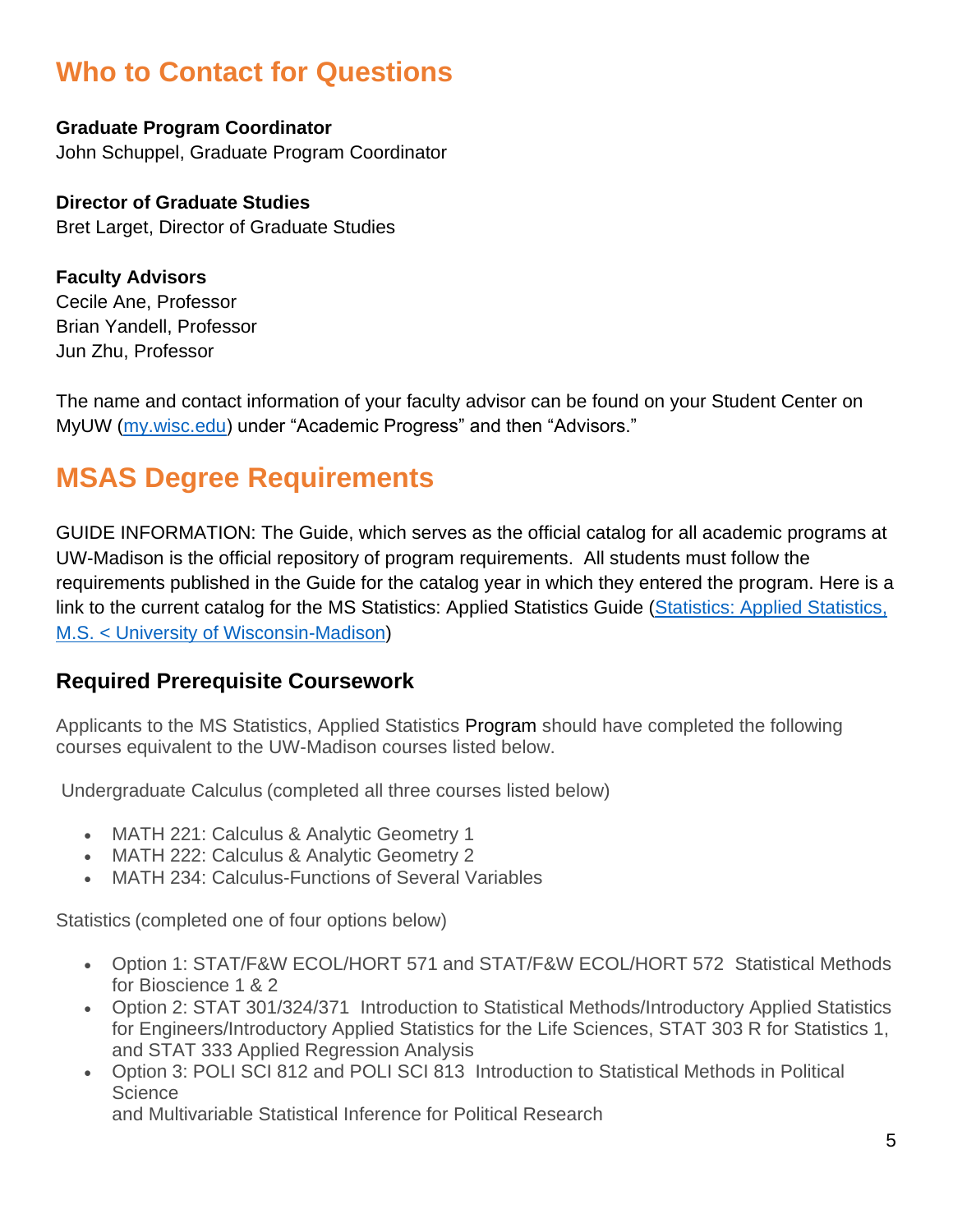• Option 4: Another similar introductory statistics sequence

## **Requirements**

MS Statistics: Applied Statistics Guide [\(Statistics: Applied Statistics, M.S. < University of Wisconsin-](https://guide.wisc.edu/graduate/statistics/statistics-ms/statistics-applied-statistics-ms/#requirementstext)[Madison\)](https://guide.wisc.edu/graduate/statistics/statistics-ms/statistics-applied-statistics-ms/#requirementstext)

Note that when you look at the *Guide* to learn about program requirements, you will be viewing the current year's version. To find past versions of program requirements, see the [Guide Archive](https://guide.wisc.edu/archive/) and search for your program and the year you would like to reference.

## **Selecting Program Coursework**

All students in the MS Statistics: Applied Statistics option will work directly with their Statistics advisor prior to initial enrollment and will need to work with their Statistics advisor, domain committee member/co-advisor, and 3rd committee member to select appropriate coursework during their first year of enrollment. This will be done by completing the MSAS course plan form (which is found in the program handbook). Students are strongly encouraged to have all coursework pre-approved and multiple options of courses, in the case of the domain electives, to ensure that they are able to complete appropriate courses approved by their committee.

Domain coursework that covers statistical methodology is limited to a maximum of 3 credits. Independent study or internship credits cannot be included in domain coursework. Students will need to have a central theme to their domain coursework that can be selected from multiple, related departments. Here are some examples of themes and courses:

*Ecology*: F&W [ECOL/ZOOLOGY 660](https://next-guide.wisc.edu/search/?P=F%26W%20ECOL%20660) Climate Change Ecology, F&W [ECOL/BOTANY/ENVIR](https://next-guide.wisc.edu/search/?P=F%26W%20ECOL%20651) ST/ [ZOOLOGY 651](https://next-guide.wisc.edu/search/?P=F%26W%20ECOL%20651) Conservation Biology, [ZOOLOGY/BOTANY 725](https://next-guide.wisc.edu/search/?P=ZOOLOGY%20725) Ecosystem Concepts *Entomology*: [ENTOM](https://next-guide.wisc.edu/search/?P=ENTOM%20450) 450 Basic and Applied Insect Ecology, [ENTOM/GENETICS/](https://next-guide.wisc.edu/search/?P=ENTOM%20624) [ZOOLOGY 624](https://next-guide.wisc.edu/search/?P=ENTOM%20624) Molecular Ecology, [ENTOM](https://next-guide.wisc.edu/search/?P=ENTOM%20701) 701 Advanced Taxonomy **Information:** L I S [615](https://next-guide.wisc.edu/search/?P=L%20I%20S%20615) Systems Analysis and Project Management for Information Professionals L I S [711](https://next-guide.wisc.edu/search/?P=L%20I%20S%20711) Data Management for Information Professionals, L I S [751](https://next-guide.wisc.edu/search/?P=L%20I%20S%20751) Database Design for Information Professionals *Plant Breeding and Plant Genetics*: [HORT/AGRONOMY 501](https://next-guide.wisc.edu/search/?P=HORT%20501) Principles of Plant Breeding, [HORT/](https://next-guide.wisc.edu/search/?P=HORT%20811) [AGRONOMY 811](https://next-guide.wisc.edu/search/?P=HORT%20811) Biometrical Procedures in Plant Breeding, [HORT/GENETICS 550](https://next-guide.wisc.edu/search/?P=HORT%20550) Molecular Approaches for Potential Crop Improvement *Plant Pathology*: PL [PATH](https://next-guide.wisc.edu/search/?P=PL%20PATH%20300) 300 Introduction to Plant Pathology, PL [PATH/BOTANY/](https://next-guide.wisc.edu/search/?P=PL%20PATH%20505) [ENTOM](https://next-guide.wisc.edu/search/?P=PL%20PATH%20505) 505 Plant-Microbe Interactions: Molecular and Ecological Aspects, PL [PATH](https://next-guide.wisc.edu/search/?P=PL%20PATH%20602) 602 Ecology, Epidemiology and Control of Plant Diseases **Political Science: [POLI](https://next-guide.wisc.edu/search/?P=POLI%20SCI%20818) SCI 817 Empirical Methods of Political Inquiry, POLI SCI 818 Maximum** Likelihood Estimation, [POLI](https://next-guide.wisc.edu/search/?P=POLI%20SCI%20919) SCI 919 Seminar-Advanced Methodology **POPULATION HEALTH**: POP [HLTH](https://next-guide.wisc.edu/search/?P=POP%20HLTH%20795) 795 Principles of Population Health Sciences, POP [HLTH](https://next-guide.wisc.edu/search/?P=POP%20HLTH%20796) 796 Introduction to Health Services Research, POP [HLTH/](https://next-guide.wisc.edu/search/?P=POP%20HLTH%20797) [SOC 797](https://next-guide.wisc.edu/search/?P=POP%20HLTH%20797) Introduction to Epidemiology, POP [HLTH](https://next-guide.wisc.edu/search/?P=POP%20HLTH%20798) 798 Epidemiologic Methods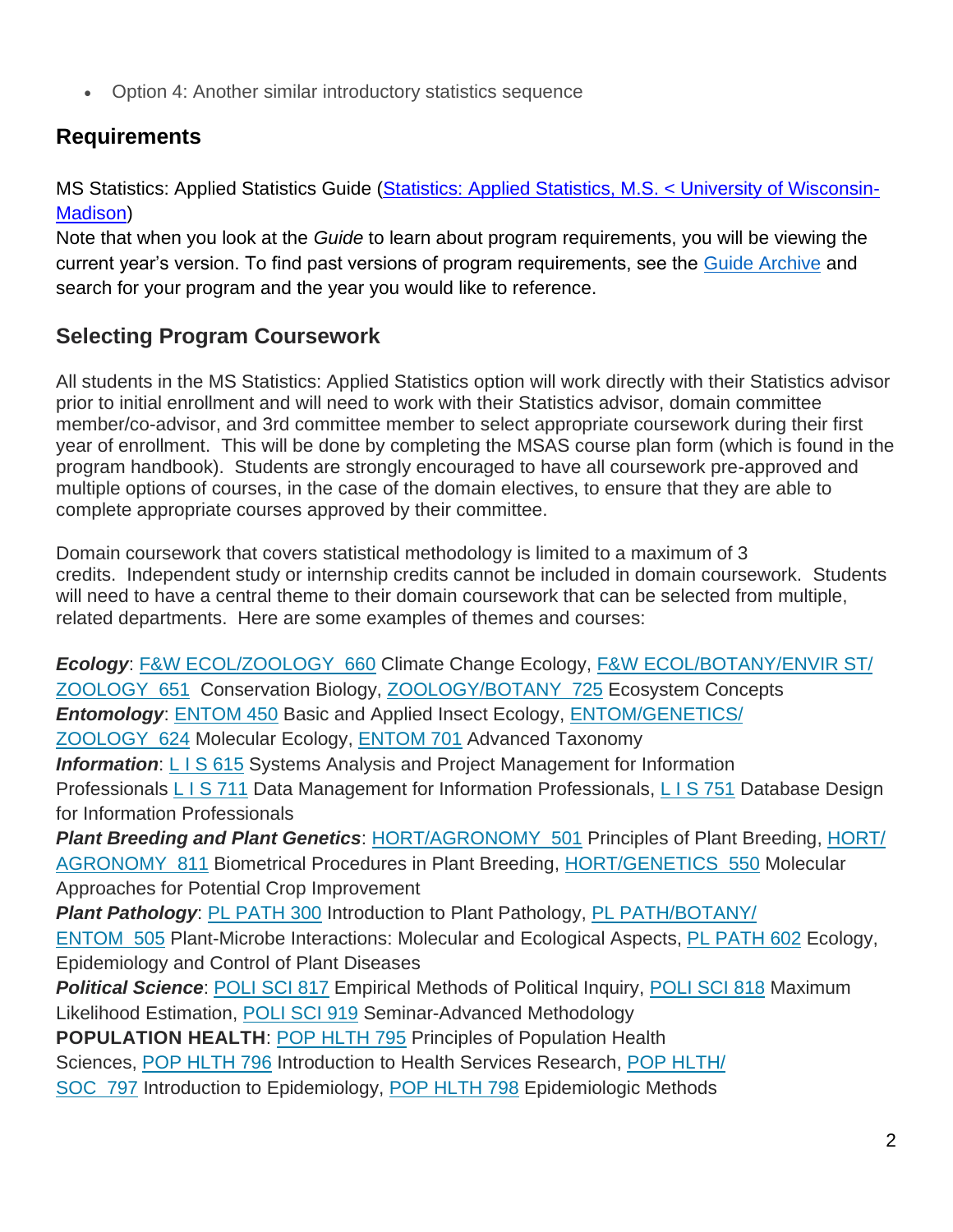The course plan will be reviewed by the student services coordinator prior to the requesting of the MS warrant to ensure that the correct and approve courses have been completed.

### **Research or Project**

Each student must complete a project that represents an original contribution to applied statistics as the goal of this named option is to train statisticians who will work in a collaborative research environment. Examples of such contributions may include the creation and evaluation of a useful experimental design, the development and/or comparison of statistical methods, or a novel analysis of some interesting data related to their domain area. All students in the MS Statistics: Applied Statistics option will work directly with their Statistics advisor and domain committee member/coadvisor to identify an appropriate project.

The project results are to be presented in a manuscript with emphasis on the integration of statistics and science that is approved by the student's 3-member committee. This requirement will be formalized by enrolling in at least three

credits of "Research'' or "Directed Study" (for example, independent study or research courses numbered 699, 799, or 999 in Statistics or in another department).

## **Master's Degree Checklist: Timeline & Deadlines**

The Graduate School maintains a list of steps to complete your master's degree, including deadlines and important things to know as you progress toward graduation: [grad.wisc.edu/current](https://grad.wisc.edu/current-students/masters-guide/)[students/masters-guide.](https://grad.wisc.edu/current-students/masters-guide/)

# **Enrollment Requirements**

You are responsible for following Graduate School policies related to course enrollment requirements and limitations:

#### **Adding / Dropping Courses**

[grad.wisc.edu/documents/add-drop](https://grad.wisc.edu/documents/add-drop/)

**Auditing Courses** [policy.wisc.edu/library/UW-1224](https://policy.wisc.edu/library/UW-1224)

**Canceling Enrollment** [grad.wisc.edu/documents/canceling-enrollment](https://grad.wisc.edu/documents/canceling-enrollment/)

**Continuous Enrollment Requirement for Dissertators** [policy.wisc.edu/library/UW-1204](https://policy.wisc.edu/library/UW-1204)

**Enrollment Accountability**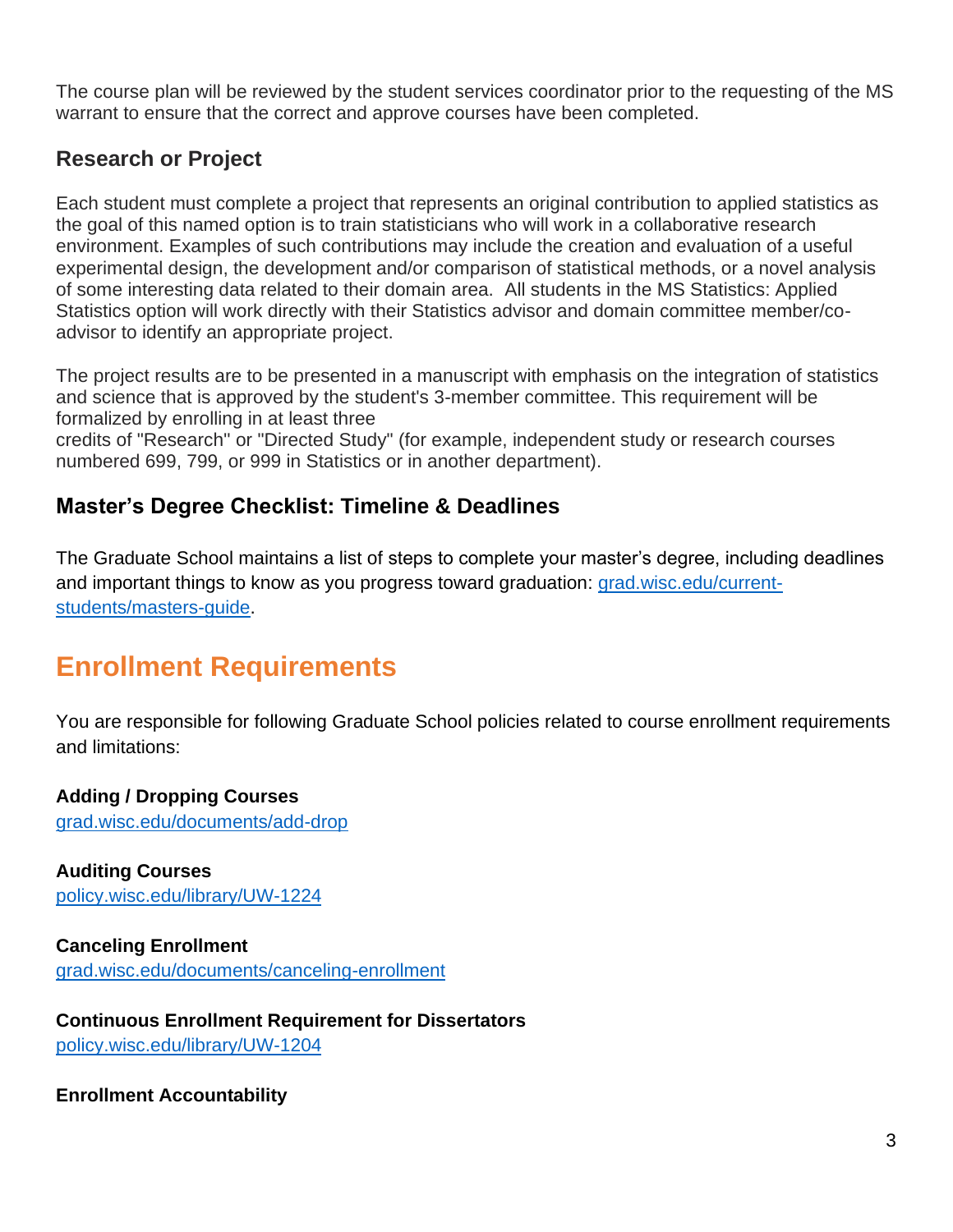#### **Minimum Enrollment Requirements**

[policy.wisc.edu/library/UW-1208](https://policy.wisc.edu/library/UW-1208)

# **Satisfactory Academic Progress**

Your continuation as a graduate student at UW-Madison is at the discretion of your program, the Graduate School, and your faculty advisor. Any student may be placed on probation or dismissed from the Graduate School for not maintaining satisfactory academic progress, and this can impact your academic standing (detailed below), financial aid (see this policy page: [policy.wisc.edu/library/UW-1040\)](https://policy.wisc.edu/library/UW-1040), or funding (consult your sources of funding, as applicable). Our

program has its own definition of satisfactory academic progress and related procedures that supplement Graduate School policy, as described in this section.

## **Definition**

Information about how the Graduate School determines satisfactory academic progress can be found at this policy page: [policy.wisc.edu/library/UW-1218.](https://policy.wisc.edu/library/UW-1218) In addition to the Graduate School's monitoring of satisfactory academic progress, this program regularly reviews the satisfactory academic progress of its students, defined as the following:

## Criteria for satisfactory progress for graduate students in the Department of **Statistics**

#### REVISED MAY 2012.

The progress of every graduate student in the Department of Statistics will be reviewed semiannually. The reviews will take place before the start of the Spring Semester and during the Summer. The review will be conducted by a committee or person to be designated by the Department Chair. In addition to the Departmental Criteria, the student must satisfy of the Graduate School regulations. It is the student's responsibility to understand the Graduate School rules. Students should take particular cognizance of the residence requirements as described in the Graduate School Bulletin. As a result of each review the student will be deemed either to be making Satisfactory Progress or not. The student will be notified of the results of the review only if the Criteria are not satisfied. The consequences of failing to satisfy the Criteria are given below; the immediate consequence is to make the student ineligible for Departmental support as a TA, RA or PA.

In order to be deemed to be making Satisfactory Progress, graduate students must satisfy minimum requirements in each of the following areas:

- Grade point average
- Approved credits
- Time limits for core courses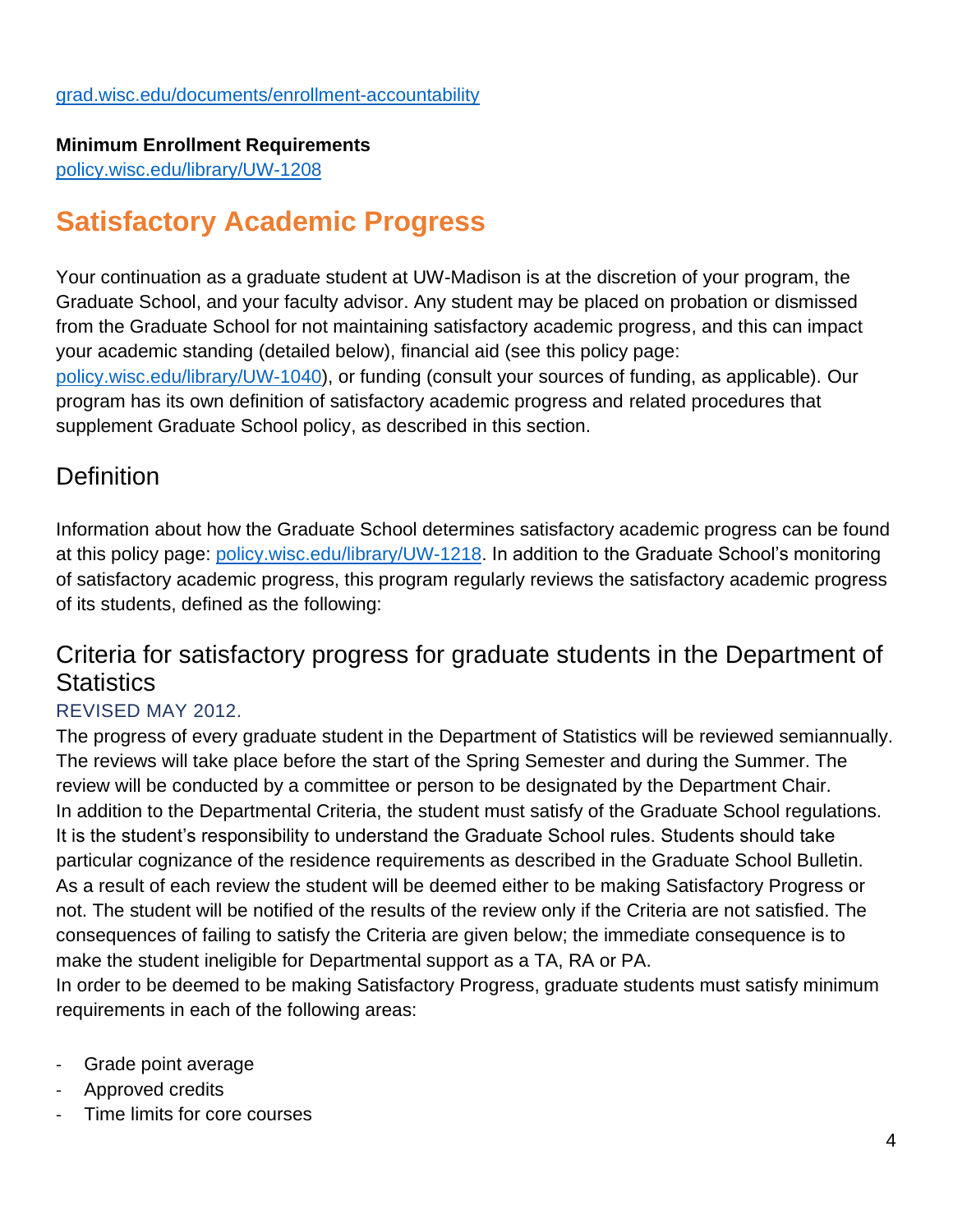- Time limit for first mentoring committee meeting [PhD]
- **Ethics**
- Handling of incompletes

There are exceptions to the Criteria for part-time students; see below. Throughout this document, semester means Fall or Spring; Summer session is excluded (although Summer grades are used to compute grade point averages). To 'Pass' a course means to receive a grade of C or better.

## 1. Grade point average

At the end of each semester the Department will compute the cumulative grade point average (GPA) of each student in the program, with two exceptions. The GPA will not be computed at the end of the first semester of study, nor will it be computed in semesters during or after the passing of the preliminary exam. 'Cumulative" means the GPA in all courses numbered 301 or above in any department since entering the program. The cumulative GPA must equal or exceed 3.00 in order to satisfy this Criteria. If the cumulative GPA is below 3.00, then the student has failed to satisfy the Criteria.

## 2. Approved credits

Each semester the student must pass at least six credits approved by the academic advisor and in every two consecutive semesters pass at least fifteen credits approved by the academic advisor. Courses used to fulfil the minimum number of credits should be taken from the Course Requirements listed in the MS Degree Regulations section below.

The credit limit may be relaxed, at the discretion of the Department, if it is believed a lower requirement is more appropriate for a student's academic goals.

## 3. Time limits for core courses

The M.S. program should be a two-year program for most students. Students who earn an M.S. from the Department and then decide to pursue the Ph.D. degree follow the time limits for that program. Graduate School rules on time limits for programs:<https://grad.wisc.edu/documents/time-limits/>

### 4. Ethics

The department of Statistics expects graduate students to demonstrate intellectual honesty, a responsible attitude towards colleagues and clients, and a strong sense of personal integrity. Ethical statistical practice is essential to our profession and failure to act ethically undermines our profession. Training in research ethics is required for students on some federally funded grants. Unethical behaviors include, but are not limited to, academic misconduct in a class or assignment, academic misconduct in an examination, and violation of data confidentiality. Unethical behavior constitutes failure to meet Criteria and will result in sanctions at the university level and at the departmental level.

## 5. Incompletes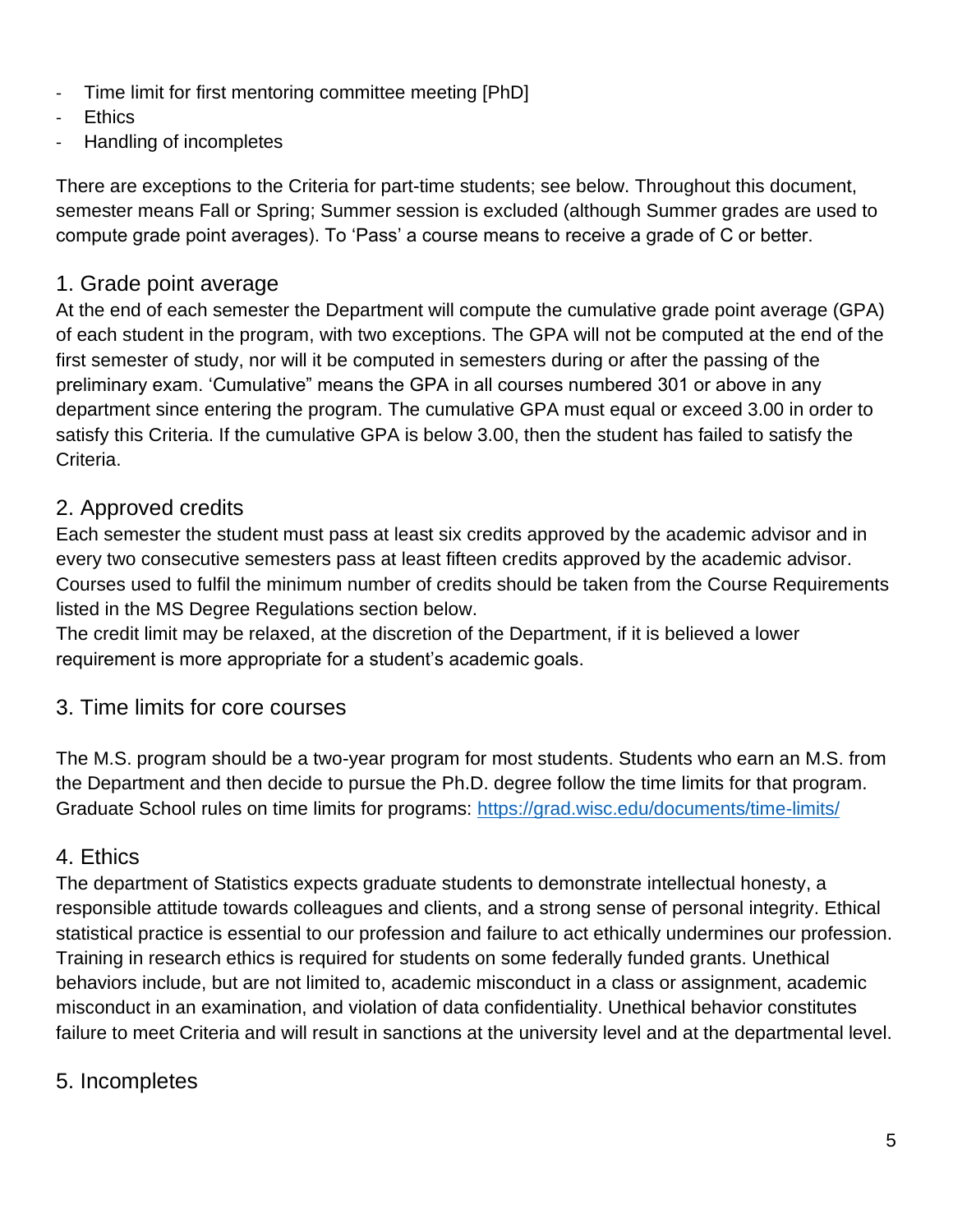Any student who received an Incomplete in a course must provide the Department with a brief written explanation of the circumstances that led to the Incomplete, including a description of the work that must be completed. For an Incomplete received during Summer or Fall, the explanation must be received before Monday of the week before the next Spring semester classes start. For an Incomplete during Spring, the explanation must be received before June 15 of the same year. If the explanation either arrives late or is deemed unacceptable by the Department, then the student will be deemed not to be making Satisfactory Progress.

If the explanation is accepted, the student will have one semester to remove the Incomplete; otherwise in the next review the student will fail to satisfy the Criteria. For example, if a student receives an Incomplete in Fall, he/she has until the end of the Spring Semester to complete the work, receive a grade, and report the grade to the Statistics Department. Thus, the student should complete the work in time for the instructor in the course to finish grading by the end of the appropriate semester.

In some cases, several students in a class will be given an Incomplete because the instructor is not able to complete course grading on time. In such cases, the instructor may provide the Department with one letter to cover all students affected. In these cases, the student need not write a letter to the Department.

#### 6. Consequences of failure to meet criteria

A student who fails to satisfy the Criteria is ineligible for departmental support as a TA, PA, or RA beginning with the following semester (Fall for the summer review, Spring for the pre-Spring review). Three consecutive reviews in which a student fails to meet the Criteria for Satisfactory Progress will result in the Department immediately notifying the student and the Graduate School that the student is no longer eligible to be student in the Department. The student may petition to remain in the Department after three consecutive failures to meet the Criteria. For example, a student who is simultaneously pursuing two Master's degrees may reasonably be allowed four years to complete the degrees.

A student who has failed to satisfy the Criteria for fewer than three consecutive reviews is eligible to take courses, finish degree requirements and receive a degree. Failure to satisfy the Criteria will not appear on the student's transcript.

## 7. Part-time students

A student who enters the Department as a part-time student will meet with an advisor to create individualized Criteria to be approved by the Department. It is anticipated that the individualized Criteria will follow the above guidelines on Grade Point Average and Incompletes, but the requirements on the number of approved credits and time limits will be relaxed.

A student with full-time status who wants to switch to part-time status must petition the Department for permission; permission will not be granted if it appears that a primary reason for the request is to avoid the consequences of failing to satisfy the Criteria.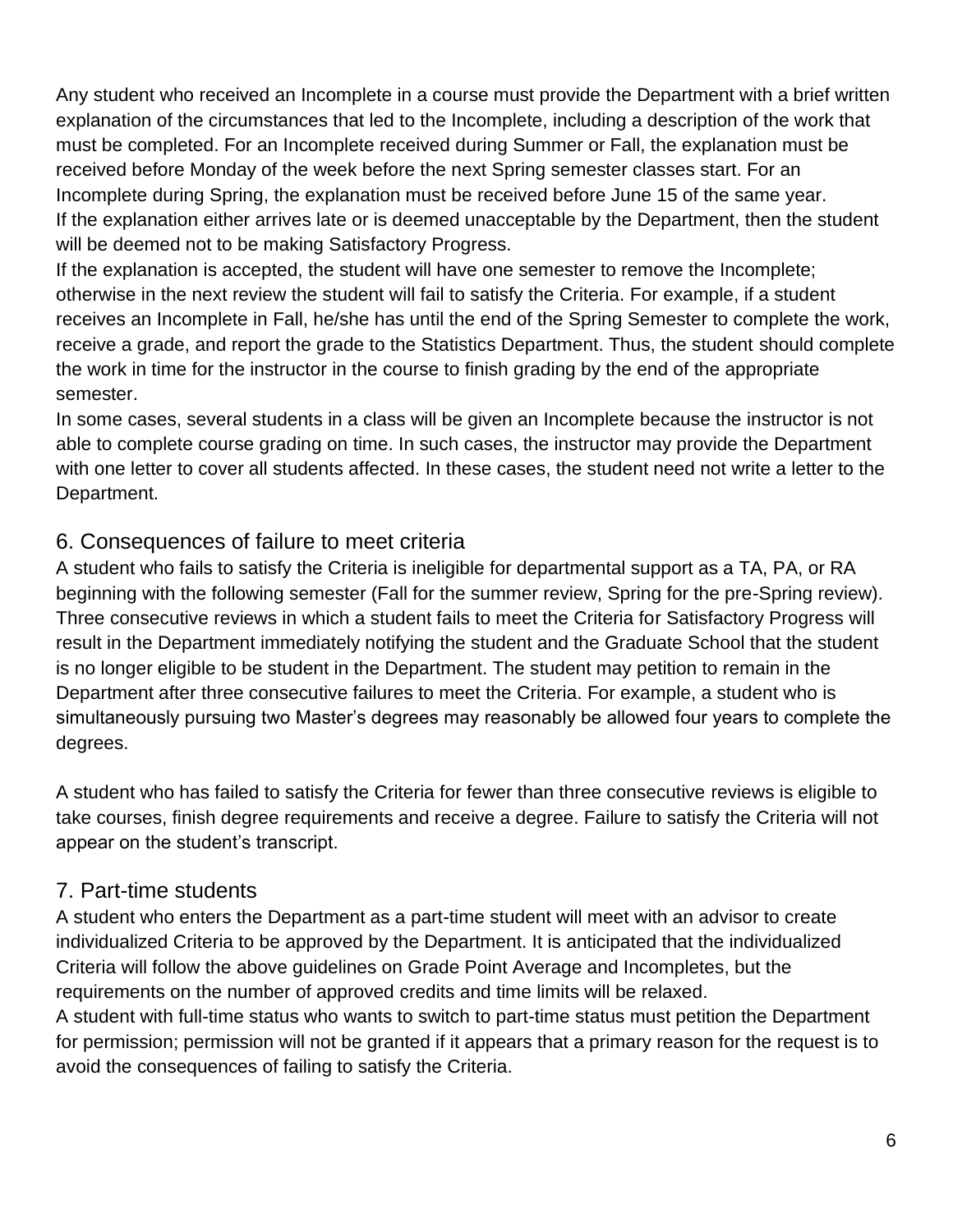#### 8. Appeals and the student's responsibilities

The student may appeal in writing to the Department Chair any decision on Satisfactory Progress. The results of the review will stand, pending the outcome of the appeal. Thus, it is recommended that a student anticipate potential problems and makes an appeal early.

It is the student's responsibility to make sure he/she receives the results of the Department's review. In particular, the student must check his/her departmental mailbox in a timely manner or leave a forwarding address with the staff member in charge of mail. Ignorance of the result of the review is not grounds for an appeal. (We expect students will know they have failed to meet the Criteria before the Department does.) Also, note the student's responsibility regarding Incompletes as explained earlier.

### Examples of academic misconduct

The list below is not exhaustive and focuses on examples most relevant to students taking courses. Individual instructors may have different expectations. Students are responsible for seeking out information when unsure of what is expected.

Copying or attempting to copy someone else's work, communicating answers during an exam, or using concealed information. For a take-home exam, communicating about the exam with anyone else other than the instructor, without the instructor's consent. Using any resource not allowed by the instructor (internet, books other than those allowed, other students or friends) is cheating. Example of collaboration on homework: 3 students meet to work on their 609 assignments. The right way: They talk about the homework, write down some ideas on the board. Then they separate and individually write up their solutions. The wrong way: There are 3 problems on the assignment. Student A is in charge of problem 1; Student B is in charge of problem 2; and Student C is in charge of problem 3. Student A presents her solution to problem 1 and students B, C copy down this solution. Repeat with Student B on problem 2, etc. This is cheating. Students are encouraged to cite who they worked with on what problems, just like authors acknowledge colleagues in research publications. If someone else's code was used to do your homework, or the proof to a key step from a book or a paper, these references should be cited. Altering university documents is academic misconduct, such as altering a previously graded exam for the purpose of obtaining a grade change or altering a student's progress form after it was signed by the student's advisor.

# **Academic Exception Petition**

Academic exceptions are considered on an individual case by case basis and should not be considered a precedent. Deviations from normal progress are highly discouraged, but the program recognizes that there are in some cases extenuating academic and personal circumstances. Petitions for course exceptions/substitutions or exceptions to the Satisfactory Progress Expectations (academic or conduct) shall be directed to the Director of Graduate Studies or relevant committee chair (example Curriculum Chair). The following procedures apply to all petitions:

- 1. The specific requirement/rule/expectation pertinent to the petition must be identified.
- 2. The student's academic advisor must provide written support for the petition.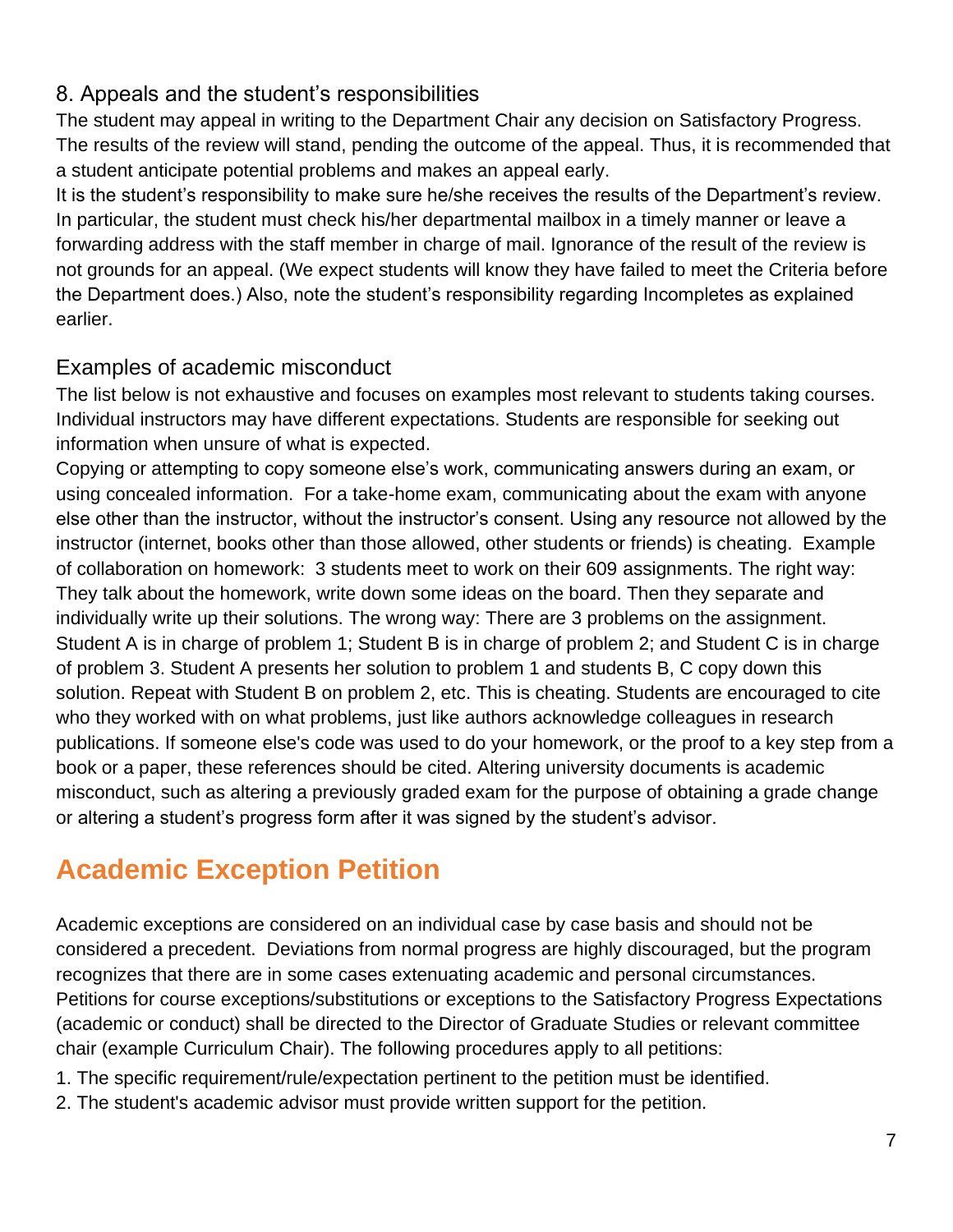3. All course work substitutions and equivalencies will be decided by appropriate area-group faculty or curriculum chair.

More generally, the Director of Graduate Studies, in consultation with the student's advisor, may grant extensions to normal progress requirements for students who face circumstances (similar to tenure extensions) as noted in university regulations, this includes childbirth, adoption, significant responsibilities with respect to elder or dependent care obligations, disability or chronic illness, or circumstances beyond one's personal control. Where warranted, the petition should provide good evidence of plans and ability to return to conformance with the standard and to acceptably complete the program. The normal extension will be one semester; anything beyond this will be granted only in the event of highly extraordinary circumstances. Extensions will be granted formally with a note of explanation to be placed in the student's file.

# **Satisfactory progress – conduct**

Students should avoid even an appearance of improper behavior or lack of ethical standards while in Graduate School at UW-Madison, in all professional settings, and in their personal lives. Students should conduct themselves according to the standards expected of members of the profession to which the student aspires. Concerns about infractions of Professional Conduct may be effectively handled informally between the instructor/advisor and the student. If a resolution is not achieved, a graduate program representative may be included in the discussion. Separate and apart from a violation of Professional Conduct, a student may face University disciplinary action with regard to the same action. Students are responsible for reading the information here as well as the information published on all the relevant web sites. Lack of knowledge of this information does not excuse any infraction.

- 1. **Professional Ethics**: Students shall show respect for a diversity of opinions, perspectives and cultures; accurately represent their work and acknowledge the contributions of others; participate in and commit to related opportunities; aim to gain knowledge and contribute to the knowledge base of others; understand the UW Student Code of Conduct; represent their profession and the program; and strive to incorporate and practice disciplinary ideals in their daily lives. Resumes/CVs must reflect accurate information.
- 2. **Honesty and Integrity**: Students shall demonstrate honesty and integrity as shown by their challenging of themselves in academic pursuits; honesty and ethics in research and IRB applications—including honesty in interpretation of data, commitment to an unbiased interpretation of academic and professional endeavors; and the need to document research activities, protect subject/client confidentiality and HIPAA regulations. Students shall follow-through and pull their weight in group activities and understand where collaboration among students is or is not allowed; not plagiarize others or past work (self-plagiarism), cheat, or purposefully undermine the work of others; and avoid conflicts of interest for the duration of their time in the program. As a professional, honesty and integrity also extends to personal behavior in life outside of the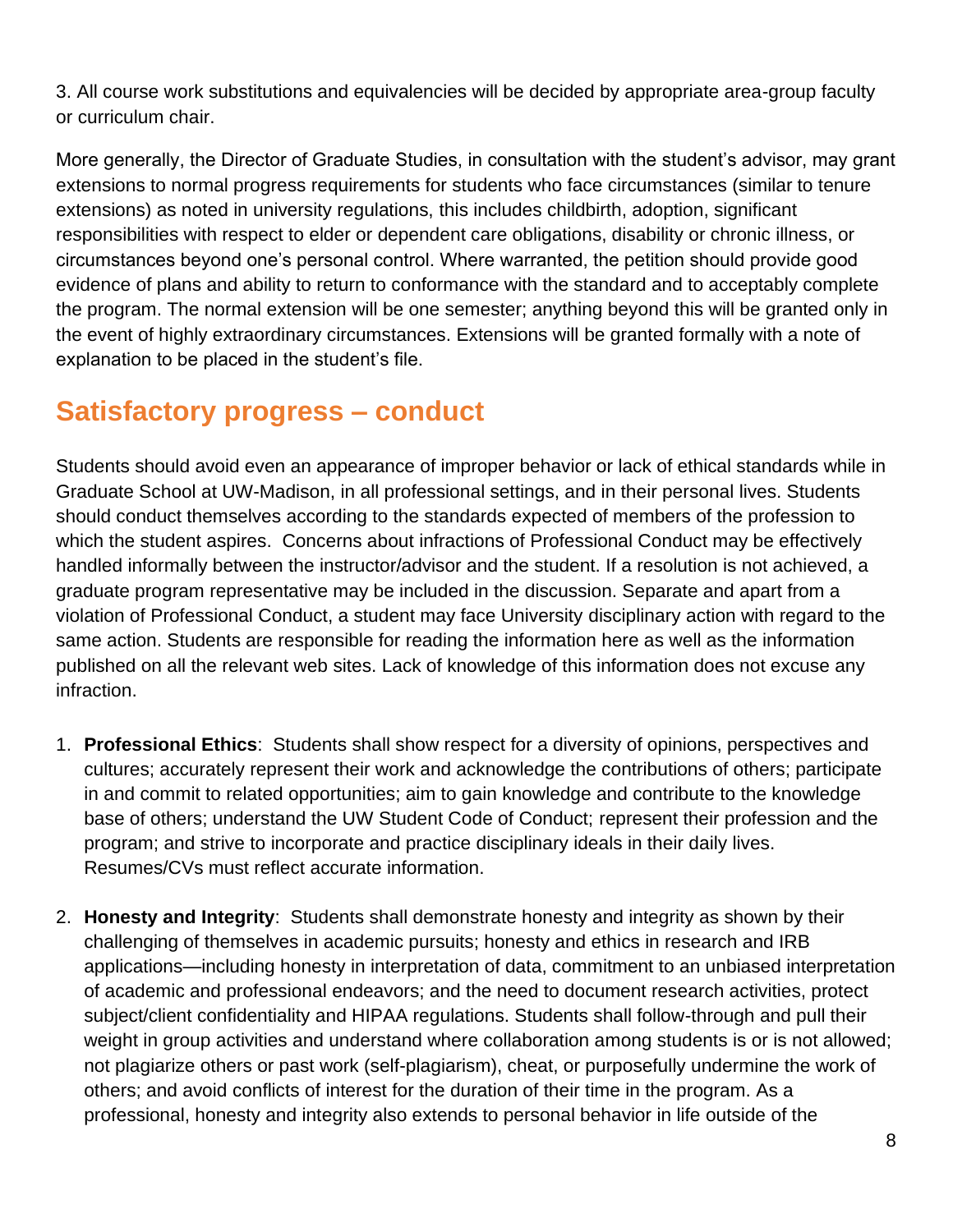academic setting by realizing that students are representatives of the program, UW-Madison, and the profession as a whole.

- 3. **Interpersonal and Workplace Relationships**: Students shall interact with peers, faculty, staff and those they encounter in their professional capacity in a manner that is respectful, considerate, and professional. This includes and is not limited to attending all scheduled meetings, honoring agreed upon work schedules, being on-time and prepared for work/meetings, contributing collaboratively to the team, keeping the lines of communication open, offering prompt response to inquiries, and employing respectful use of available equipment/technology/resources. Chronic or unexplained absences are unprofessional in the workplace and could be grounds for termination or removal of funding. To facilitate the free and open exchange of ideas, any criticism shall be offered in a constructive manner, and the right of others to hold different opinions shall be respected.
- 4. **Commitment to Learning**: Students are expected to meet their educational responsibilities at all times. Be actively prepared for class and be ready for questions and answers. Be on time for every class and always show courtesy during class or if you have to leave class early. If possible, students should notify the instructor at least one day in advance of a planned absence. Students who are unable to attend class are responsible for finding out what occurred that day and should not expect instructors to give them individual instruction. Recognizing that the pursuit of knowledge is a continuous process, students shall show commitment to learning by persevering despite adversity and seeking guidance in order to adapt to change. Students shall strive for academic excellence and pursue and incorporate all critique, both positive and negative, in the acquisition of knowledge in order to understand and respect the community in which they work.
- 5. **Professional Appearance**: Students shall convey a positive, professional appearance in order to represent the program in a dignified manner. Appearance includes a person's dress, hygiene, and appropriate etiquette/protocols for the environment (including safety protocols and protective clothing in environments that require them).

This graduate program, the Graduate School, and the Division of Student Life all uphold the UW-System policies and procedures in place for academic and non-academic misconduct. In addition, graduate students are held to the same standards of responsible conduct of research as faculty and staff. Furthermore, unprofessional behavior towards clients/subjects, faculty, staff, peers and public are significant issues in the evaluation and promotion of students. In turn, we hold expectations for the highest level of academic integrity and expect professional, ethical, and respectful conduct in all interactions. Students may be disciplined or dismissed from the graduate program for misconduct or disregard for professional conduct expectations regardless of their academic standing in the program. Separate and apart from a violation of Professional Conduct, a student may face University disciplinary action with regard to the same action. Students are responsible for reading the information here as well as the information published on all the relevant web sites. Lack of knowledge of this information does not excuse any infraction.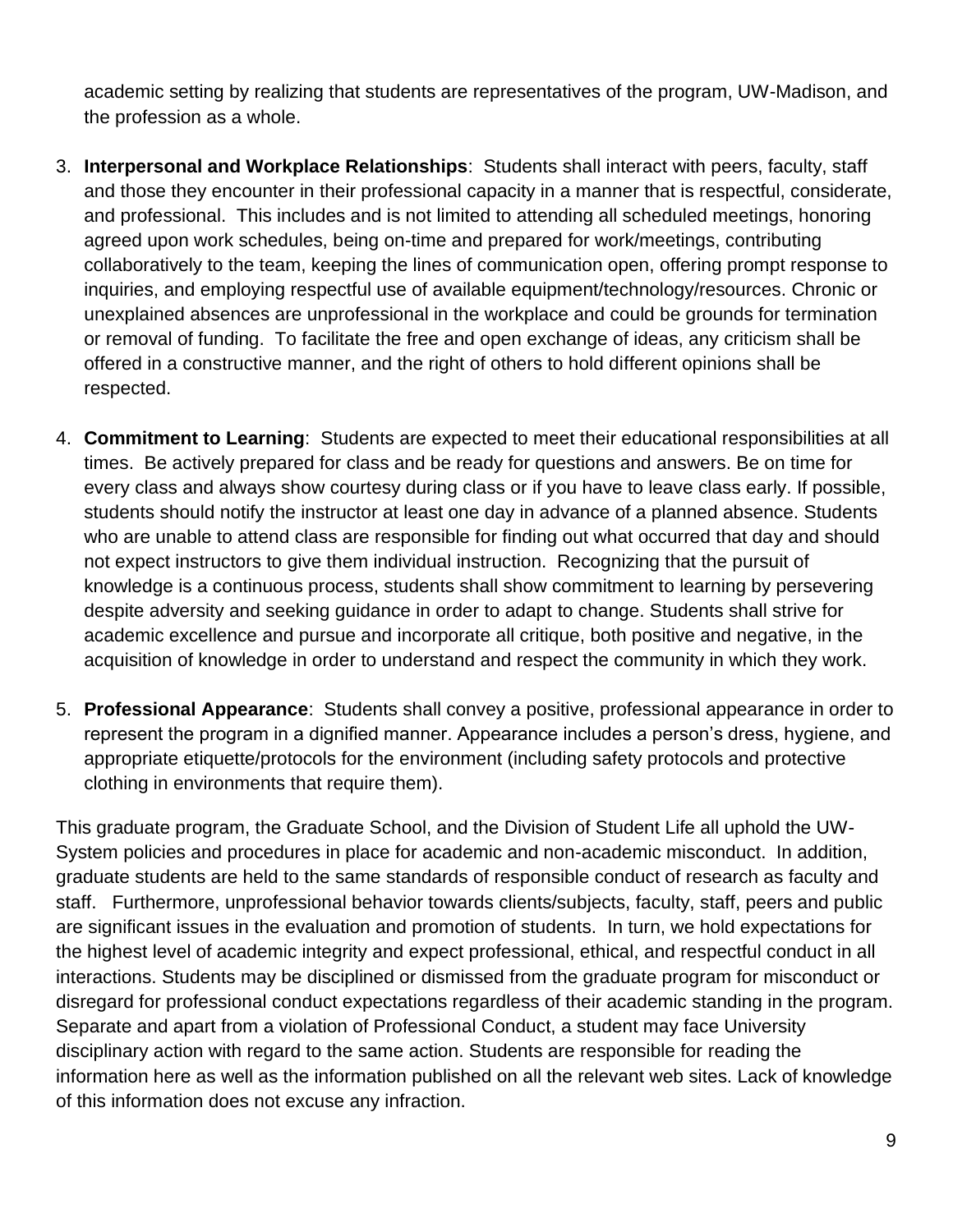## Professional Conduct

The Office of Student Conduct and Community Standards maintains detailed guidance on student rights and responsibilities related to learning in a community that is safe and fosters integrity and accountability. You are responsible for keeping aware of their policies and procedures, found at the following page: [conduct.students.wisc.edu](https://conduct.students.wisc.edu/)

## Academic Misconduct

Academic misconduct is governed by state law, UW System Administration Code Chapter 14. For further information on this law, what constitutes academic misconduct, and procedures related to academic misconduct, see:

#### **The Graduate School**

**Academic Policies & Procedures: Misconduct, Academic** [grad.wisc.edu/documents/misconduct-academic](https://grad.wisc.edu/documents/misconduct-academic/)

#### **Office of Student Conduct and Community Standards**

**Academic Misconduct Website** [conduct.students.wisc.edu/academic-misconduct](https://conduct.students.wisc.edu/academic-misconduct/)

#### **Academic Misconduct Flowchart**

[conduct.students.wisc.edu/documents/academic-misconduct-flow-chart](https://conduct.students.wisc.edu/documents/academic-misconduct-flow-chart/)

### Non-Academic Misconduct

Non-academic misconduct is governed by state law, UW System Administration Code Chapters 17 and 18. For further information on these laws, what constitutes non-academic misconduct, and procedures related to non-academic misconduct, see:

#### **The Graduate School**

**Academic Policies & Procedures: Misconduct, Non-Academic** [grad.wisc.edu/documents/misconduct-nonacademic](https://grad.wisc.edu/documents/misconduct-nonacademic/)

**Office for Student Conduct and Community Standards**

**Non-Academic Misconduct Website**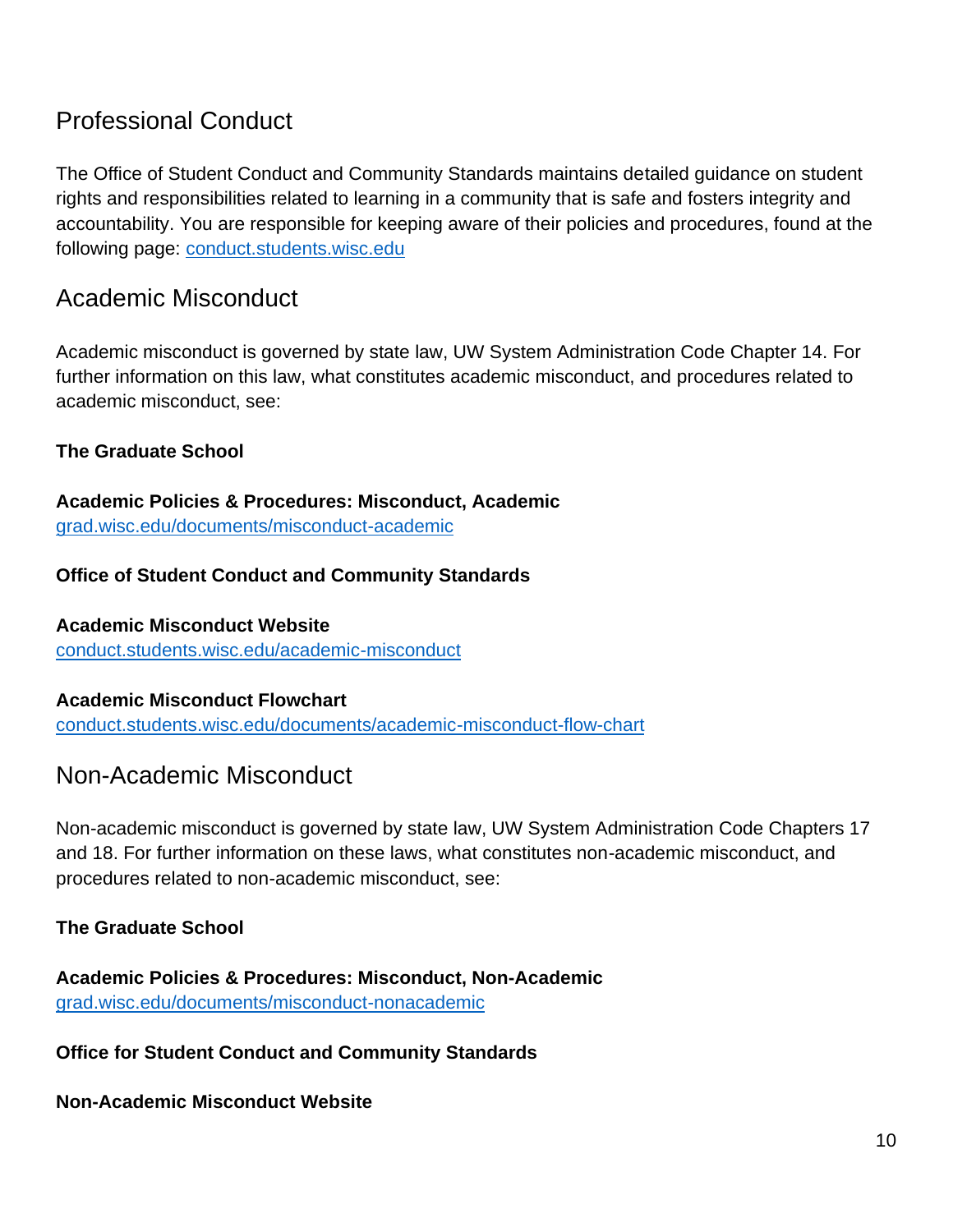#### [conduct.students.wisc.edu/nonacademic-misconduct](https://conduct.students.wisc.edu/nonacademic-misconduct)

#### **University of Wisconsin System (UWS)**

**Chapter 17: Student Non-Academic Disciplinary Procedures** [docs.legis.wisconsin.gov/code/admin\\_code/uws/17](https://docs.legis.wisconsin.gov/code/admin_code/uws/17)

**Chapter 18: Conduct on University Lands**  [docs.legis.wisconsin.gov/code/admin\\_code/uws/18](https://docs.legis.wisconsin.gov/code/admin_code/uws/18)

## Research Misconduct

Graduate students are held to the same standards of responsible conduct of research as faculty and staff. Further information about these standards and related policies and procedures can be found at:

#### **The Graduate School**

**Academic Policies & Procedures: Responsible Conduct of Research** [grad.wisc.edu/documents/responsible-conduct-of-research](https://grad.wisc.edu/documents/responsible-conduct-of-research/)

#### **Office of the Vice Chancellor for Research and Graduate Education**

#### **Research Policies**

[research.wisc.edu/compliance-policy](https://research.wisc.edu/compliance-policy/)

## Hostile and Intimidating Behavior (Bullying)

Hostile and intimidating behavior (HIB), sometimes referred to as "bullying," is prohibited by university policy applicable to faculty, academic staff, and university staff. For further definition, policy, and procedures related to HIB see: [hr.wisc.edu/hib.](https://hr.wisc.edu/hib/) Students who feel they have been subject to HIB are encouraged to review the informal and formal options on the "Addressing HIB" tab of this website.

# **Intellectual Property**

Graduate students should seek to understand their rights and obligations related to intellectual property, including how patents and copyrights protect their work and when invention disclosure policies apply. This is especially important if there are special considerations related to external funding sources.

Faculty and instructors should discuss these topics with graduate students, making IP education part of their research culture. Graduate programs should keep abreast of educational opportunities on the topic of intellectual property and inform their graduate students and faculty about these.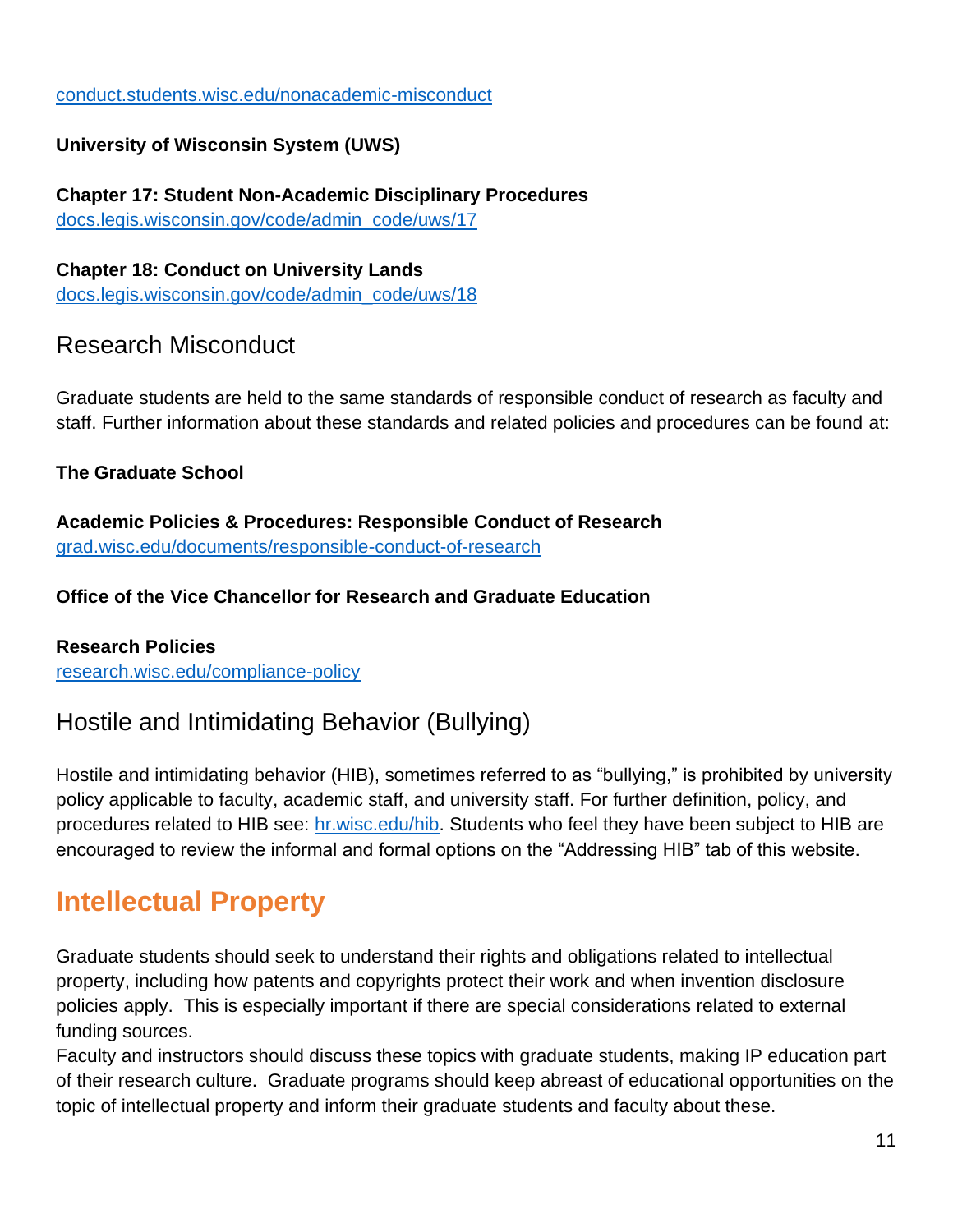The primary campus resource for intellectual property policy and information is the Office of the Vice Chancellor for Research and Graduate Education's website, [https://research.wisc.edu/intellectual](https://research.wisc.edu/intellectual-property/)[property/.](https://research.wisc.edu/intellectual-property/) Additionally, the Graduate School Office of Professional Development plans to maintain a collection of online resources (not available at the time of handbook publication) aimed at highlighting intellectual property topics of interest to graduate students.

# **Disciplinary Action and Dismissal**

Failure to meet the program's academic or conduct expectations can result in disciplinary action including immediate dismissal from the program. If a student is not making satisfactory progress in regard to academic or conduct expectations, the advisor will consult with the program committee to determine if disciplinary action or dismissal is recommended.

Possible Departmental Disciplinary Actions

- Written reprimand
- Denial of specified privilege(s)
- Imposition of reasonable terms and conditions on continued student status
- Removal of funding
- Probation
- **Restitution**
- Removal of the student from the course(s) in progress
- Failure to promote
- Withdrawal of an offer of admission
- Placement on Leave of Absence for a determined amount of time
- Suspension from the program for up to one year with the stipulation that remedial activities may be prescribed as a condition of later readmission. Students who meet the readmission condition must apply for readmission and the student will be admitted only on a space available basis. See the Graduate School Academic Policies & Procedures: Readmission to Graduate School: <https://grad.wisc.edu/documents/readmission/>
- Suspension from the program. The suspensions may range from one semester to four years.
- Dismissal from the program
- Denial of a degree

Depending on the type and nature of the misconduct, the Division of Student Life may also have grounds to do one or more of the following:

- Reprimand
- Probation
- Suspension
- Expulsion
- Restitution
- A zero or failing grade on an assignment on an assignment/exam
- A lower grade or failure in the course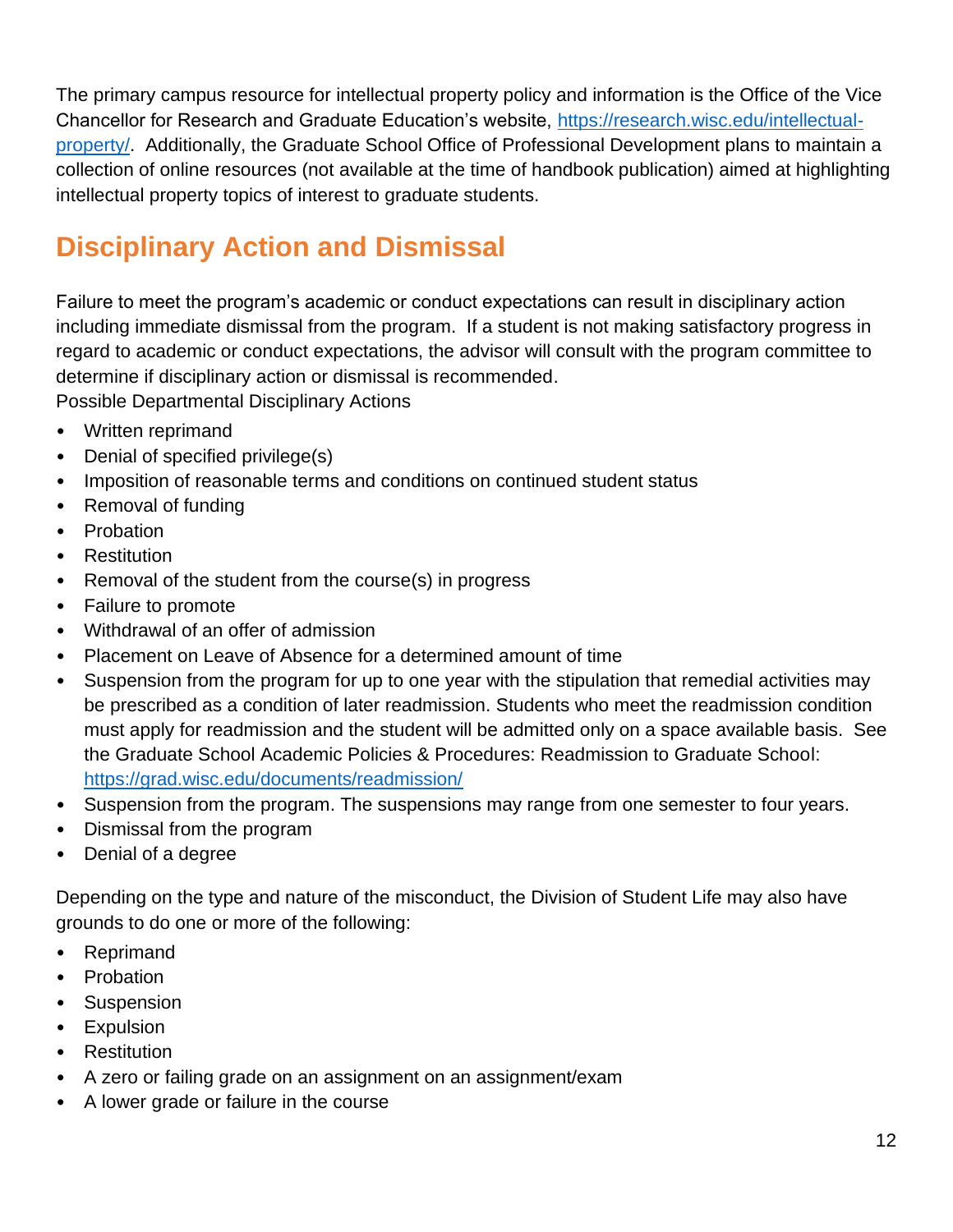- Removal from course
- Enrollment restrictions in a course/program
- Conditions/terms of continuing as a student

# **Grievances and Appeals**

If a student feels unfairly treated or aggrieved by faculty, staff, or another student, the University offers several avenues to resolve the grievance. Students' concerns about unfair treatment are best handled directly with the person responsible for the objectionable action. If the student is uncomfortable making direct contact with the individual(s) involved, they should contact the advisor or the person in charge of the unit where the action occurred (program or department chair, section chair, lab manager, etc.). Many departments and schools/colleges have established specific procedures for handling such situations; check their web pages and published handbooks for information. If such procedures exist at the local level, these should be investigated first. For more information see the Graduate School Academic Policies & Procedures: Grievances & Appeals: <https://grad.wisc.edu/documents/grievances-and-appeals/> and the Guide "Grievance and Appeals" section: https://quide.wisc.edu/graduate/statistics/statistics-ms/statistics-statistics-ms/#policiestext.

# **Student Health and Wellness**

UW-Madison has a holistic resource for all things wellness called "UWell". The site includes information and opportunities for wellness for your work/school, financial, environmental, physical, emotional, spiritual, and community. Go to [https://uwell.wisc.edu/.](https://uwell.wisc.edu/) Students who pay segregated fees are eligible for University Health Services [\(https://www.uhs.wisc.edu/\)](https://www.uhs.wisc.edu/).

There is no charge to students for many basic services including counseling sessions, because services are paid through tuition and fees. Personal health and wellness services are also available in addition to medical services.

### Securing health insurance coverage

Graduate students who hold an appointment as an assistant of 33.33% or more or who have a fellowship may be eligible for health insurance and other benefits beyond University Health Services. Contact the staff benefits and payroll coordinator in the unit where you have been hired to select one of several health care plans within 30 days of your hire date. Please note that MSDS students are not allowed to hold a tuition remitting position.

Graduate students without an assistantship or fellowship who are currently enrolled can use the serves of University Health Services (UHS), the campus health clinic. Many services are provided at no extra cost, including outpatient medical care during regular business hours, Monday through Friday. UHS is located in the Student Services Tower at 333 East Campus Mall, 608-265-5000. For more info, visit the UHS web site at [https://www.uhs.wisc.edu/.](https://www.uhs.wisc.edu/)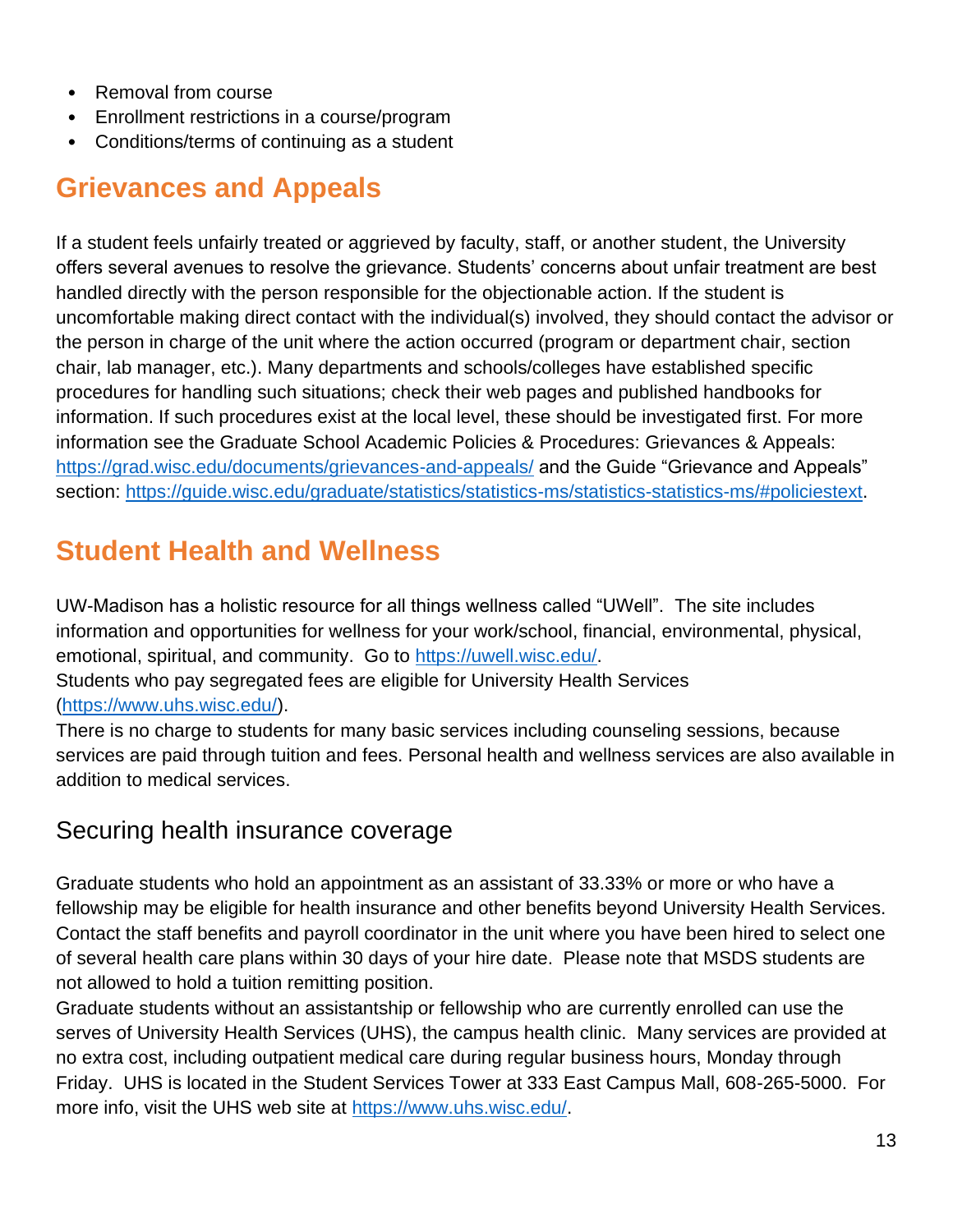Prescription medications, emergency room visits and hospitalization are not included in UHS benefits. Therefore, supplemental insurance covering these drugs and services is recommended for all students and is required for international students. The UHS Student Health Insurance Plan (SHIP) is an excellent option for many students. Contact the SHIP office at 608-265-5600 for more information.

## Disability information

Students with disabilities have access to disability resources through UW-Madison's McBurney Disability Resource Center. As an admitted student, you should first go through the steps to apply for accommodations at [https://mcburney.wisc.edu/apply-for-accommodations/.](https://mcburney.wisc.edu/apply-for-accommodations/) Additional [non-academic] disability campus resources (not found through the McBurney Center) can be found at<https://mcburney.wisc.edu/> (under other resources). The UW-Madison Index for Campus Accessibility Resources can be found at [https://www.wisc.edu/accessibility/.](https://www.wisc.edu/accessibility/)

## Mental health resources on and off campus

University Health Services (UHS) is the primary mental health provider for students on campus. UHS Counseling and Consultation Services offers a wide range of services to the diverse student population of UW-Madison. They offer immediate crisis counseling, same day appointments and ongoing treatment. Go to<https://www.uhs.wisc.edu/mental-health/> or call 608-265-5600. UHS service costs are covered for students through tuition and fees.

There are many mental health resources throughout the Madison community, but UHS Counseling and Consultation Services is the best resource for referrals to off-campus providers. Call 608-265- 5600 for assistance in finding an off-campus provider.

# **Incident Reporting (Hate, Bias, Sexual Assault, Hazing, Students of Concern, Bullying)**

The Dean of Students Office maintains a portal to report incidents of hate, bias, sexual assault, hazing, dating/domestic violence, stalking, missing students, and students displaying other concerning behaviors at UW-Madison:

#### **Dean of Students Incident Reporting**

[doso.students.wisc.edu/report-an-issue](https://doso.students.wisc.edu/report-an-issue/)

As noted above in "Personal Conduct Expectations," students who feel they have been subject to hostile and/or intimidating behavior (i.e., bullying) are encouraged to review the informal and formal options for addressing this behavior (including filing complaints when desired) at:

#### **Human Resources Hostile and Intimidating Behavior Website**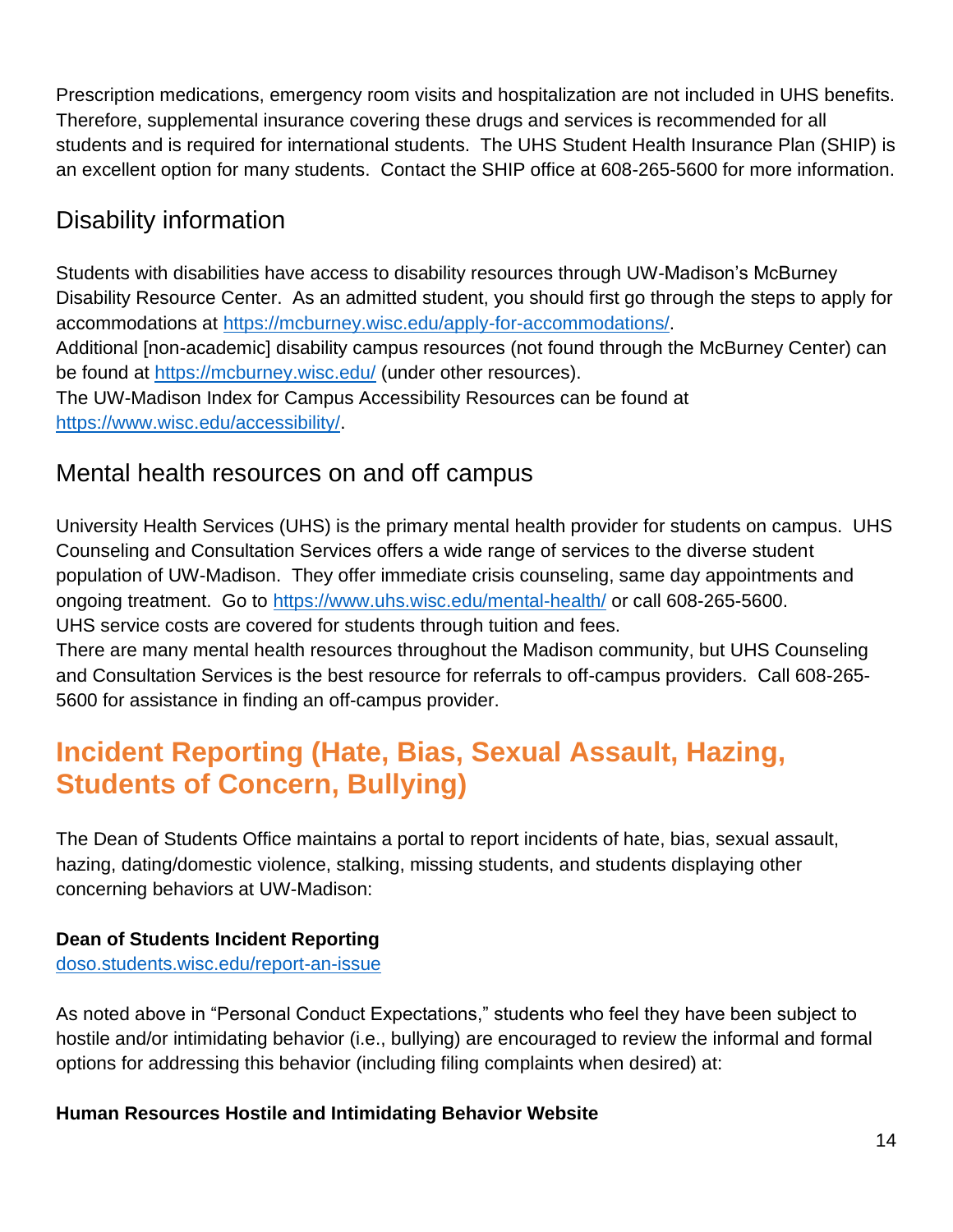#### [hr.wisc.edu/hib](https://hr.wisc.edu/hib/)

# **Funding, Employment, and Finances**

"Funding" is a term used to describe university employment or support to cover some or all of your costs of graduate education. It varies in kind, amount, and level of guarantee.

The Graduate School maintains policies related to graduate student funding/employment:

**Maximum Levels of Appointments** [grad.wisc.edu/documents/maximum-levels-of-appointments](https://grad.wisc.edu/documents/maximum-levels-of-appointments/)

**Concurrent Appointments for Fellows/Trainees** [grad.wisc.edu/documents/concurrent-appointments](https://grad.wisc.edu/documents/concurrent-appointments/)

**Enrollment Requirements for Graduate Assistants** [policy.wisc.edu/library/UW-1208](https://policy.wisc.edu/library/UW-1208)

**Eligibility for Summer RA, TA, PA, and LSA Appointments** [policy.wisc.edu/library/UW-5089](https://policy.wisc.edu/library/UW-5089)

### Finding Funding Without a Guaranteed Appointment

Campus-Wide and External Sources

To help you find resources to pay for costs related to graduate education, the Graduate School provides a comprehensive overview of the funding process on campus as well as descriptions of the types of funding available, sources of funding, minimum stipend rates and benefits, and links to applicable human resources policies (e.g. GAPP) at:

**Graduate School: Funding and Financial Aid** [grad.wisc.edu/funding](https://grad.wisc.edu/funding/)

**External Fellowship Database** [grad.wisc.edu/funding/external-fellowship-database](https://grad.wisc.edu/funding/external-fellowship-database/)

**UW-Madison Libraries Grants Information Collection** [library.wisc.edu/memorial/collections/grants-information-collection](https://www.library.wisc.edu/memorial/collections/grants-information-collection/)

Additional Policies & Resources